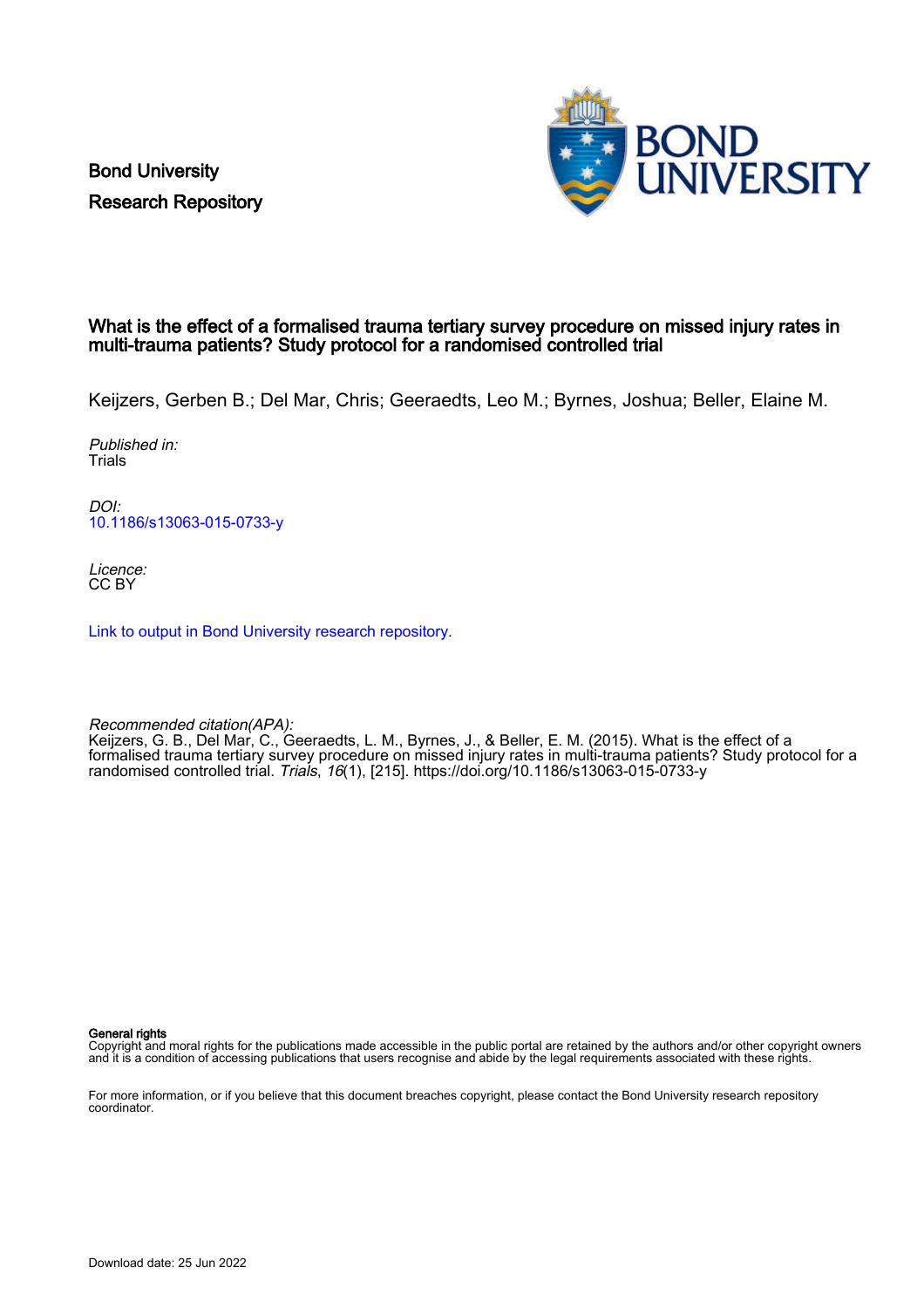# **STUDY PROTOCOL CONSUMING THE CONSUMING OPEN ACCESS**



# What is the effect of a formalised trauma tertiary survey procedure on missed injury rates in multi-trauma patients? Study protocol for a randomised controlled trial

Gerben B Keijzers<sup>1,2,3\*</sup>, Chris Del Mar<sup>4</sup>, Leo M G Geeraedts Jr<sup>5</sup>, Joshua Byrnes<sup>6,7</sup> and Elaine M Beller<sup>8</sup>

## Abstract

Background: Missed injury is commonly used as a quality indicator in trauma care. The trauma tertiary survey (ITS) has been proposed to reduce missed injuries. However a systematic review assessing the effect of the TTS on missed injury rates in trauma patients found only observational studies, only suggesting a possible increase in early detection and reduction in missed injuries, with significant potential biases. Therefore, more robust methods are necessary to test whether implementation of a formal TTS will increase early in-hospital injury detection, decrease delayed diagnosis and decrease missed injuries after hospital discharge.

Methods/Design: We propose a cluster-randomised, controlled trial to evaluate trauma care enhanced with a formalised TTS procedure. Currently, 20 to 25% of trauma patients routinely have a TTS performed. We expect this to increase to at least 75%. The design is for 6,380 multi-trauma patients in approximately 16 hospitals recruited over 24 months. In the first 12 months, patients will be randomised (by hospital) and allocated 1:1 to receive either the intervention (Group 1) or usual care (Group 2). The recruitment for the second 12 months will entail Group 1 hospitals continuing the TTS, and the Group 2 hospitals beginning it to enable estimates of the persistence of the intervention. The intervention is complex: implementation of formal TTS form, small group education, and executive directive to mandate both. Outcome data will be prospectively collected from (electronic) medical records and patient (telephone follow-up) questionnaires. Missed injuries will be adjudicated by a blinded expert panel. The primary outcome is missed injuries after hospital discharge; secondary outcomes are maintenance of the intervention effect, in-hospital missed injuries, tertiary survey performance rate, hospital and ICU bed days, interventions required for missed injuries, advanced diagnostic imaging requirements, readmissions to hospital, days of work and quality of life (EQ-5D-5 L) and mortality.

**Discussion:** The findings of this study may alter the delivery of international trauma care. If formal TTS is (cost-) effective this intervention should be implemented widely. If not, where already partly implemented, it should be abandoned. Study findings will be disseminated widely to relevant clinicians and health funders.

Trial registration: ANZCTR: [ACTRN12613001218785](https://www.anzctr.org.au/Trial/Registration/TrialReview.aspx?id=365253), prospectively registered, 5 November 2013

Keywords: Missed injury, Patient safety, Tertiary survey, Trauma care

Hospital, 1 Hospital Boulevard, Southport 4215, QLD, Australia

<sup>2</sup> Assistant Professor, School of Medicine, Bond University, University Drive, Robina, Gold Coast 4226, QLD, Australia

Full list of author information is available at the end of the article



© 2015 Keijzers et al.; licensee BioMed Central. This is an Open Access article distributed under the terms of the Creative Commons Attribution License [\(http://creativecommons.org/licenses/by/2.0\)](http://creativecommons.org/licenses/by/2.0), which permits unrestricted use, distribution, and reproduction in any medium, provided the original work is properly credited. The Creative Commons Public Domain Dedication waiver [\(http://creativecommons.org/publicdomain/zero/1.0/](http://creativecommons.org/publicdomain/zero/1.0/)) applies to the data made available in this article, unless otherwise stated.

<sup>\*</sup> Correspondence: [Gerben.Keijzers@health.qld.gov.au](mailto:Gerben.Keijzers@health.qld.gov.au) <sup>1</sup>

Emergency Physician, Staff Specialist, Emergency Department, Gold Coast Health Service District, Emergency Department, Gold Coast University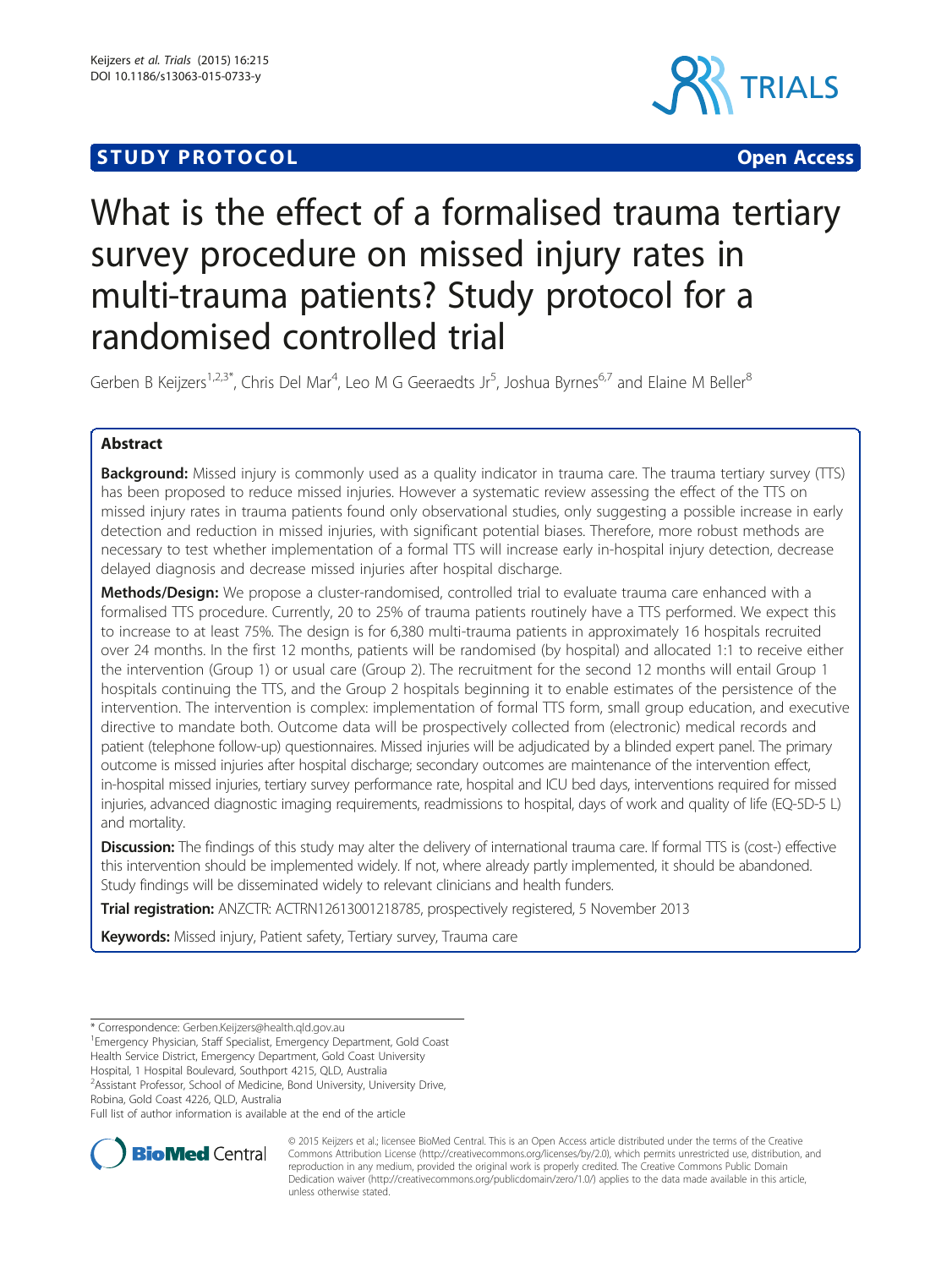#### Background

Missed injuries after multi-trauma are a significant health problem, affecting young to middle-aged adults (mainly men). Estimates of incidence are highly variable, but most likely between 1 to 5% of all trauma patients have missed injuries [\[1,2](#page-8-0)]. Missed injury is a common quality indicator in trauma care [\[3,4\]](#page-8-0) and can be the result of several factors, including the prioritisation that takes place during the initial assessment in the Emergency Department (ED), quality of the assessor and institution-specific processes.

The standard primary and secondary surveys by ED, intensive care unit (ICU) and surgical teams have been shown to miss injuries [[1,2,5,6\]](#page-8-0). Performance of a trauma tertiary survey (TTS) has been suggested as a tool to address this problem and minimise the risk of missed injuries. [\[5](#page-8-0)] The TTS should follow the episode of emergency care (primary and secondary survey and emergency interventions). It comprises a comprehensive general physical re-examination and review of all investigations, including diagnostic imaging and blood results, within 24 hours [[6-8](#page-8-0)] and again when the patient is conscious, cooperative and mobilised. [[5](#page-8-0),[8](#page-8-0),[9\]](#page-8-0).

The TTS would be expected to reduce missed injuries and therefore improve trauma care. However, our recent systematic review [[2\]](#page-8-0) found sub-optimal evidence to support this.

Among the deficiencies was the substantial variation in outcome definitions for missed injury, leading to a recommendation for a classification (See Table 1). No study reported on missed injury rates after hospital discharge (Type III) or functional (long-term) outcomes. [[5,7-14](#page-8-0)]

A retrospective study [[15\]](#page-8-0) in our Australian level II trauma facility found poor compliance to routine TTS and identified a lack of data regarding post-discharge missed injuries. A subsequent, pragmatic, prospective before-and-after study [\[16](#page-8-0)] evaluated the implementation of a formalised TTS procedure by measuring missed injury rates during a hospital stay (Type I and II) as well as after discharge (Type III). The in-hospital missed injury rate (Type I and II combined) was similar for both groups (Pre: 3.8% versus Post: 4.8%), as were Type III missed injuries at 1 month (Pre: 13.7% versus Post: 11.5%), and 6 months (Pre: 3.8% versus Post: 3.3%). Although there was a substantial increase in tertiary survey performance (27% versus 42%,  $P < 0.001$ ), this may not have been enough to detect any potential differences in missed injury rates if they exist.

Missed injuries may be minor or only require conservative treatment. Therefore, the focus ideally should be on clinically significant missed injuries. Few studies have defined 'clinically significant' post hoc, [\[7,11,12](#page-8-0)] with most studies not providing any definition. Whilst the incidence of clinically significant missed injuries is unknown, they are more likely to lead to prolonged morbidity or mortality. Although mortality as a result of missed injuries is conceivably rare, our prospective study indicated that approximately 1% of the cohort required a surgical intervention for injuries detected after the hospital discharge. [\[16](#page-8-0)].

Current international guidelines such as Early Management for Severe Trauma (EMST) do mention consideration of tertiary surveys, but do not mandate or formalise their implementation. [[17\]](#page-8-0) This may be the result of their focus on early trauma care, where the tertiary survey by can be conducted up to 24 hours after ED assessment.

There are a number of potential concerns regarding performing a formalised TTS on every multi-trauma patient. It will take more medical and nursing staff time to perform, and may lead to over-investigation. It could lead to over-diagnosis by labelling minor self-limiting conditions with subsequent patient concern or overconsumption of medical resources. As such, it may feed the notion that even minor, self-limiting injuries should always be diagnosed and actively managed. Additionally, re-examination by the same clinician or team may miss

| Missed injury Type: (delay of)      | <b>Description</b>                                                                                                                                            |  |
|-------------------------------------|---------------------------------------------------------------------------------------------------------------------------------------------------------------|--|
| Type $1 \leq 24$ hours)             | Before trauma tertiary survey (TTS), or as result of TTS - in-hospital:                                                                                       |  |
|                                     | Injury missed at initial assessment (primary and secondary survey and emergency intervention),<br>but detected within 24 hours, before or through formal TTS. |  |
|                                     | (that is, injury missed at initial assessment)                                                                                                                |  |
| Type II $(>24$ hours)               | After TTS, in-hospital:                                                                                                                                       |  |
|                                     | Injury missed by TTS, detected in hospital after 24 hours.                                                                                                    |  |
|                                     | (that is, injury missed at initial assessment and TTS.)                                                                                                       |  |
| Type III (After hospital discharge) | After TTS, after hospital discharge:                                                                                                                          |  |
|                                     | Injury missed during hospital stay including TTS,                                                                                                             |  |
|                                     | (that is, injury missed at initial assessment and TTS and hospital stay)                                                                                      |  |

Table 1 Missed injury classification [[2\]](#page-8-0)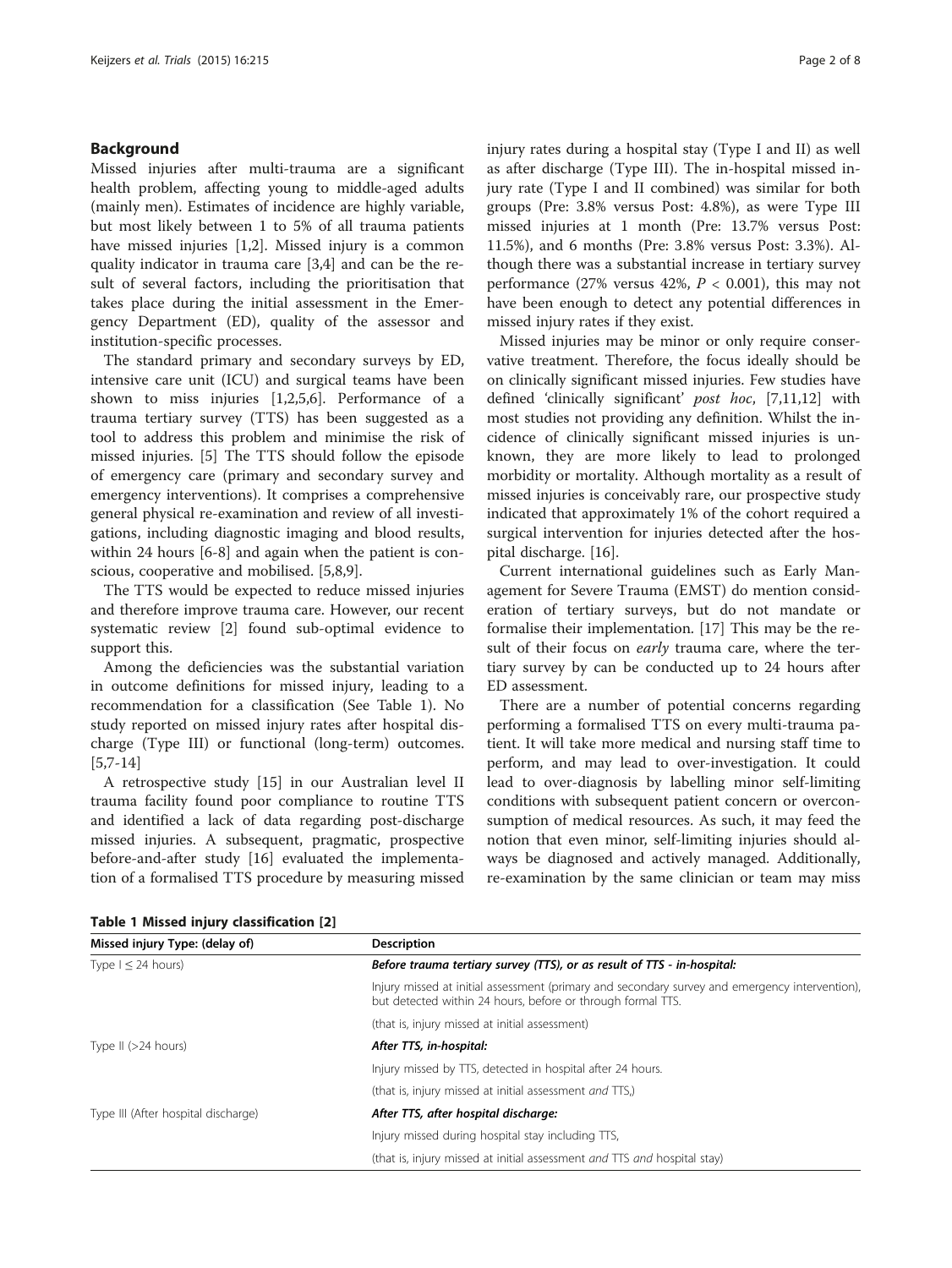the same injury twice due to systematic error or persistent cognitive error. Ultimately, the decision to implement a formalised TTS procedure relies on the assessment of the clinical effect, as well as the value of the clinical benefits, compared to the associated change in costs. However, in order to provide an evaluation of the cost-effectiveness of a formalised TTS, reliable estimates of the effectiveness of a formal TTS is a necessary requirement.

In summary, questions remain regarding the utility and (cost-) effectiveness of the TTS. Although there is a sound rationale for performing formalised TTS, the current data is inconclusive since the quality of data is low and effect size variable. The health care costs to provide this extra layer of safety-net may not prove cost-effective. This protocol specifies the design for a multicentre clinical trial to assess the effectiveness and feasibility of implementing a formal TSS. The results of the study will provide high level evidence that either a TTS should be mandatory in trauma patients, or that we can save resources if no benefit is found.

#### Aims and hypotheses

Our primary aim is to determine whether the implementation of a formalised TTS will decrease missed injuries post hospital discharge (Type III injuries) and, as secondary aim, increase injury detection in hospital (Type I and II injuries combined). We further hypothesise that the intervention effect will be maintained and that the intervention would lead to decreased clinically significant missed injuries as judged by a blinded expert panel, decreased hospital and ICU bed days, decreased readmissions to hospital, improved quality of life and decreased time off work. We expect complications of the injuries to be the same, but complications of care to be less. If no difference between injury rates is found, we hypothesise that both arms will be equivalent in resource utilisation (ICU and hospital bed days, investigations ordered, interventions required).

#### Methods/Design

This protocol adheres to the SPIRIT statement [\(www.spirit](http://www.spirit-statement.org)[statement.org\)](http://www.spirit-statement.org). The Gold Coast Hospital and Health Service Human Research and Ethics Committee approved the study including informed consent processes as outlined under approval number HREC/14/QGC/79.

#### Study design

This will be a multi-centre, cluster-randomised, controlled clinical intervention trial. The trial will compare two practices of tertiary survey performance: standard (routine) practice and standard practice with additional formalised trauma tertiary survey completion. This protocol was developed by a small group of experts in the field of tertiary survey in trauma, (including Emergency Physician and Trauma Surgeon) and methodology (Evidence-based medicine, statistics, health economics).

#### Study setting

This trial is to be conducted in approximately 16 trauma receiving hospitals across Australia in at least 4 states: Queensland, New South Wales, Victoria and Western Australia. Participating hospitals do not have a dedicated trauma service or formalised process for review of admitted trauma patients.

#### Study subjects - patients

All multi-trauma patients admitted to hospital for at least 24 hours will be prospectively identified using and Emergency Department Information System (EDIS or equivalent) and are eligible for recruitment if they meet the inclusion criteria based on previous work [\[15,16\]](#page-8-0).

#### Inclusion criteria

Inclusion criteria as used in previous studies [[15,16](#page-8-0)] are as follows:

- 1. 16 years and older
- 2. Admitted for at least 24 hours (since TTS can be performed up to 24 hrs) and any of the following:
- a. Injuries in two or more body regions
- b. High impact mechanism (high speed motor vehicle collision, pedestrian versus car, fall from >1.5 meter)
- c. Chest or abdominal injuries
- d. Fractured neck of femur under the age of 65 years.

Informed consent for 1, 6 and 12-month telephone follow-up interviews will be obtained from the patient or proxy within 24 hours of enrolment.

#### Randomisation

Participating hospitals (clusters) will be 1:1 randomised to either immediate (Group 1) or delayed (Group 2) introduction of TTS (Figure [1](#page-4-0)), using computer-generated random number function. Group 1 will implement formalised TTS in the first 12 months, with continuation of formalised TTS in the second 12 months. Group 2 hospitals will continue routine trauma care in the first 12 months followed by implementation of formalised TTS in the second 12 months. A statistician not involved with the data collection will be involved to conduct the randomisation. Results of the randomisation will be communicated to the operations manager of the study, who will inform the participating hospitals of the allocation. All patients of individual hospitals will receive the same treatment arm.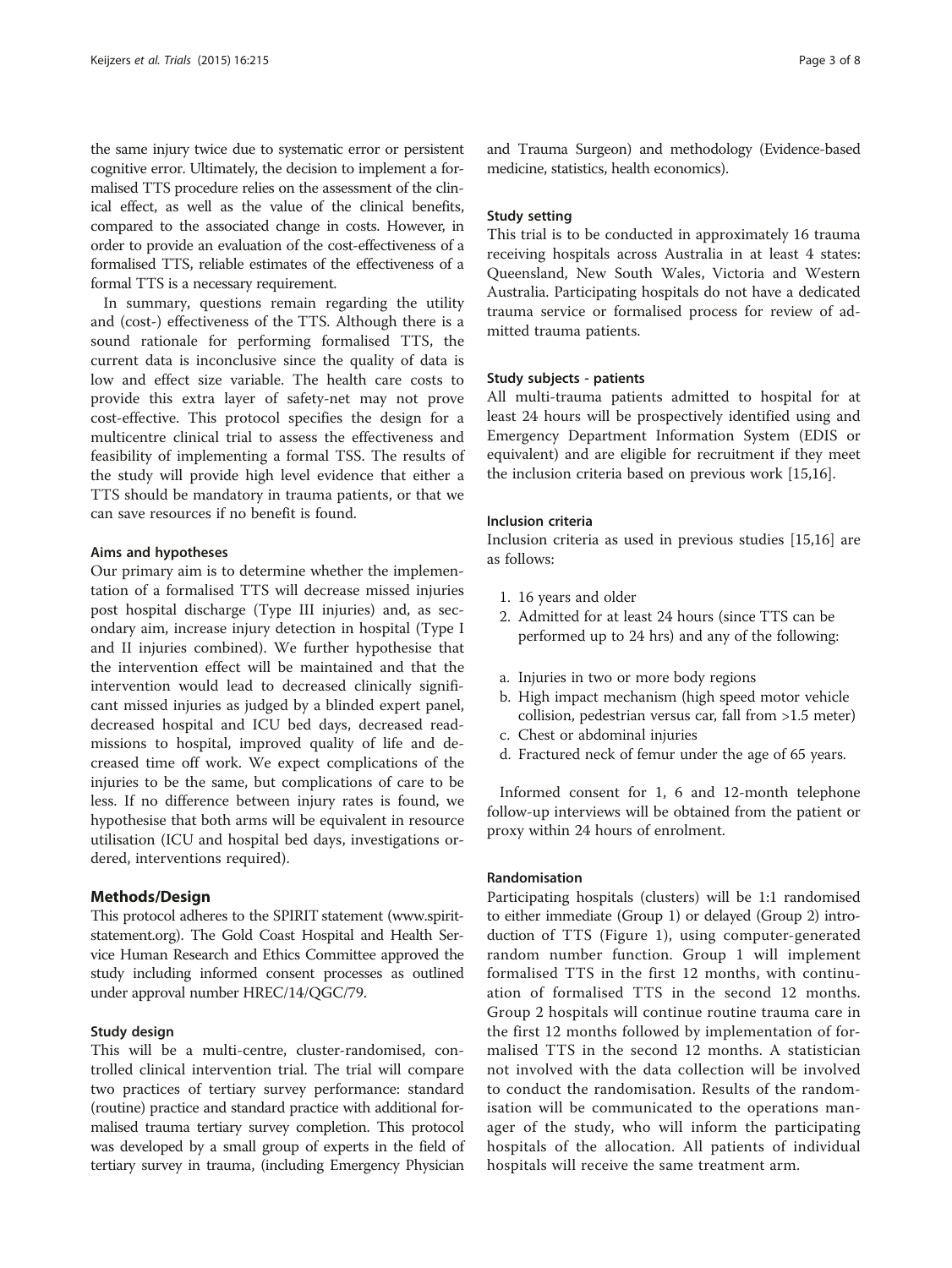<span id="page-4-0"></span>

#### Informed consent

Individual participants will be asked to consent to follow-up, but not to allocation. Prior to these questions being asked, a brief explanation of the study will be given (patient information sheet); however, we will seek permission to provide limited disclosure to the patient. Specifically, we do not plan to advise them of the study while they are in the ED/hospital, for the following reasons:

- 1. Patients will not be individually randomised and will receive management that is standard practice or standard practice with a formalised TTS.
- 2. Limited disclosure will help to avoid potentially confounding variables.
- 3. Risk to the patients in all parts of the study is negligible.
- 4. Patients are not required to participate in any way whilst in hospital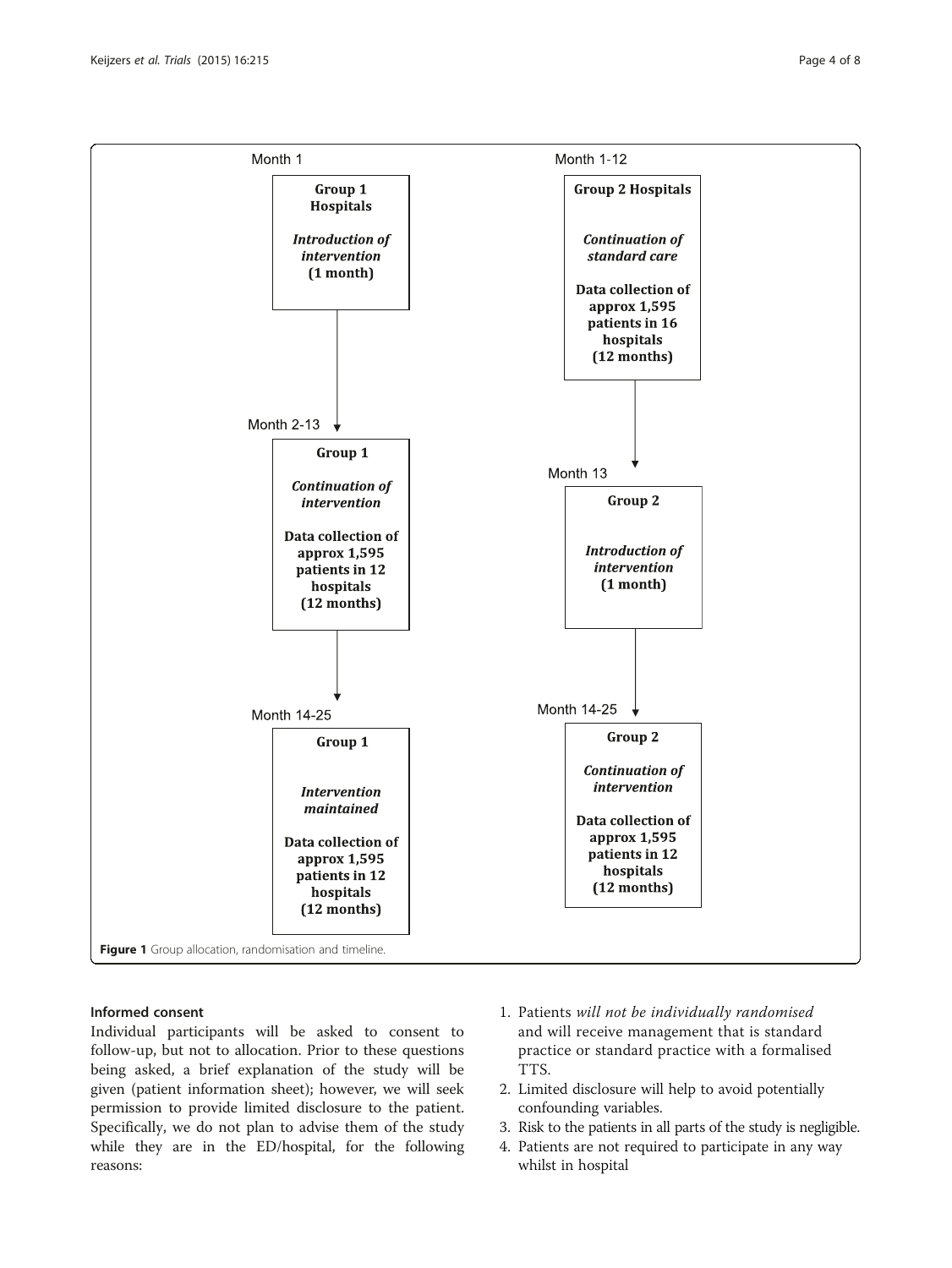5. There is little reason to believe that patients would decline participation. In fact, <3% of patients declined participation in our previous study [[16](#page-8-0)].

#### The intervention

The primary intervention will be at the hospital level and outcomes will be measured at the patient level. The intervention will consist of the following:

- 1) The implementation of a formalised TTS form (Additional file [1](#page-8-0): Appendix A), used in two previous studies [\[15,16\]](#page-8-0)). This form prompts documentation for relevant features of history (such as mechanism of injury) and physical examination of relevant body regions. Furthermore, the form prompts for review and documentation of relevant pathology and imaging results. The final part of the form includes a (new) injury list.
- 2) All medical and nursing staff on trauma admitting wards will attend two education sessions on the rationale and use of the TTS form, provided by a chief or associate researcher in small-group work-shop format.
- 3) Key stake holder engagement (Hospital executives, Directors of trauma admitting units; Emergency Department, General Surgery, Orthopaedic Surgery, Neurosurgery, Intensive Care Unit) with a clear directive to all levels of medical and nursing staff for compliance with training and education sessions and mandatory TTS form completion as part of routine care within 24 hours of admission.

Standard (existing) care will be at the discretion of the trauma admitting teams of the control hospitals. Standard care is defined as performing a clinical examination based on clinical judgment and without standardised forms. Data collection forms and procedures will be identical for both study arms. A TTS in the intervention phases is defined as completion of the formal TTS form within 24 hours of admission, where during standard care it is defined as a documented tertiary survey as part of a clinical examination within 24 hours of admission. A review of the previously known injuries only is NOT a tertiary survey.

Based on our own descriptive data [\[15,16](#page-8-0)], routine TTS are performed in approximately 25% of admitted multi-trauma patients. To truly assess the effect of a formalised TTS on missed injuries, the compliance in the intervention hospitals is aimed to be >90%, but will need to be at least 75% to be deemed an effective implementation of the intervention.

#### Time schedule of enrolment

As outlined in Figure [1](#page-4-0), the intervention will be introduced over a 1-month period via formalised TTS and education on trauma admitting wards via key stakeholder

engagement. In the Group 1 hospitals this will occur at the start of the trial. For the Group 2 hospitals, this introduction period will occur after the 12-month data collection period for routine care (Group 1: TTS implementation → TTS maintenance, Group 2: standard care  $\rightarrow$  TTS implementation). Overall recruitment is expected to take approximately 24 months, which is the estimated time it will take to recruit 6,380 multi-trauma patients, with the final follow-up interviews scheduled at 36 months.

#### Data collection

Data collection processes are the same for both Groups. The prospectively identified eligible patients will have their primary and secondary survey performed in the ED. All clinical reviews (including ward rounds) in the first 24 hours on the ward after surgical or interventional radiology intervention will be documented using a previously used [\[15,16](#page-8-0)] data collection tool (Additional file [2](#page-8-0): Appendix B). Data will be collected by a trained research nurse will include demographic variables, mechanism of injury, Australasian Triage Scale category (ATS) [\[18](#page-8-0)] and Glasgow Coma Scale (GCS) on arrival in ED. The Injury Severity Score (ISS) [\[19\]](#page-8-0) will be calculated after discharge. An ISS score of greater than 15 indicates severe trauma.

Data related to the inpatient admission will include whether a (formalised) TTS is documented during admission and which components of the TTS are performed. A list of injuries, newly detected injuries and changes in management will be collected. A central blinded panel of experts, comprised of at least two emergency physicians and 2 (trauma) surgeons, will class newly detected injuries in-hospital as Type I, Type II or not a new injury (see Table [2](#page-6-0)). A scripted follow-up telephone interview (Additional file [3](#page-8-0): Appendix C) will be conducted at 1, 6 and 12 months after discharge. This follow-up interview will collect data on (Type III) missed injuries after discharge, complications of the injury (parasthaesia, chronic pain) or complications of care (postoperative infections and venous thrombo-embolism), return to pre-injury function, and a validated quality of life (QoL) questionnaire (EuroQoL EQ-5D-5 L [[20](#page-8-0)]).

If not contactable during initial phone call, up to five attempts will be made. Patients can indicate during follow-up that an injury was missed during their hospital stay. These self-reported injuries will be checked against relevant medical records and imaging reports and defined by the expert panel as missed injury (definitely, likely, unlikely, unknown) or a complication of care or injury. An injury will only be classified as definite or likely (Type III) 'missed injury' if there is no evidence (in medical record or radiology report) of the self-reported injury during the hospital stay. The panel will determine the clinical significance of these injuries based on change in management and expected effect on (duration) of morbidity.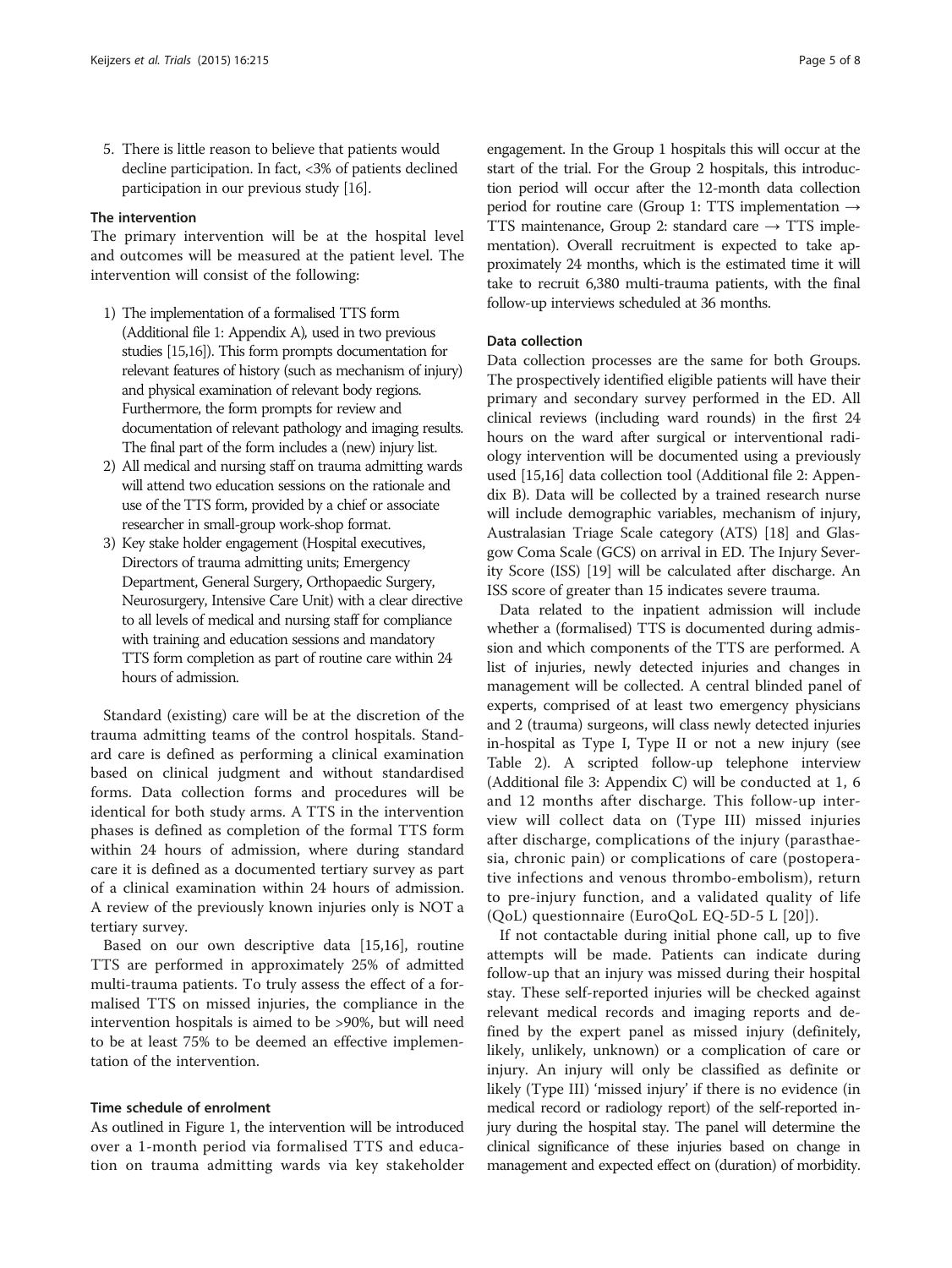#### <span id="page-6-0"></span>Table 2 Data Collection

| Time      | Data collection process                                                                                                                                                                                                                                                                                                                                                                                                                                                                    |  |
|-----------|--------------------------------------------------------------------------------------------------------------------------------------------------------------------------------------------------------------------------------------------------------------------------------------------------------------------------------------------------------------------------------------------------------------------------------------------------------------------------------------------|--|
|           | Enrolment A trained research assistant will prospectively review (electronic)<br>medical records for details on all clinical examinations,<br>pathology tests and diagnostic imaging performed in the first<br>24 hours of admission. A standardised data collection form will<br>be used for all patients. This review will occur between 24 and<br>48 hours after initial admission. This data is routinely collected<br>data and as such, patient will not be asked to consent to this. |  |
| Enrolment | The patient or proxy will be asked to consent for the<br>follow-up at 1, 6 and 12 months. The patient or proxy will<br>be asked to provide at least two contact numbers and will<br>be informed on the detail of these follow up interviews.                                                                                                                                                                                                                                               |  |
| Follow-up | Structured interview at 1, 6 and 12 months after<br>hospital discharge. A list of self-reported missed<br>injuries will be adjudicated by an expert panel to<br>classify the in-hospital missed injury (none, Type I or II)<br>and any Type III injury as definite or likely, as well as to<br>determine clinical significance of any missed injury                                                                                                                                        |  |
| Follow-up | A trained research assistant will conduct a scripted<br>follow-up interview that will include questions on<br>delayed diagnosis or missed injuries, level of functioning,<br>time off work and quality of life                                                                                                                                                                                                                                                                             |  |
|           | Study measurements                                                                                                                                                                                                                                                                                                                                                                                                                                                                         |  |
|           | Age                                                                                                                                                                                                                                                                                                                                                                                                                                                                                        |  |
|           | Sex                                                                                                                                                                                                                                                                                                                                                                                                                                                                                        |  |
|           | Ethnicity                                                                                                                                                                                                                                                                                                                                                                                                                                                                                  |  |
|           | Occupation                                                                                                                                                                                                                                                                                                                                                                                                                                                                                 |  |
|           | ISS score.                                                                                                                                                                                                                                                                                                                                                                                                                                                                                 |  |
|           | Length of Hospital stay, length of ICU stay                                                                                                                                                                                                                                                                                                                                                                                                                                                |  |
|           | TTS performance and components of TTS<br>(Additional file 1: Appendix A)                                                                                                                                                                                                                                                                                                                                                                                                                   |  |
|           | Diagnoses made after 24 hours in hospital, resultant<br>management (active or conservative), diagnostic<br>procedures or tests.                                                                                                                                                                                                                                                                                                                                                            |  |
|           | Predefined complications of care: post-operative infection<br>(wound infection, cathether-related urinary tract infection,<br>pneumonia, sepsis), and venous thrombo-embolism (Deep<br>Vein Thrombosis, Pulmonary embolism)                                                                                                                                                                                                                                                                |  |
|           | Predefined complications of injury: (ongoing or chronic<br>pain, parasthesia, post-concussion syndrome or symptoms)                                                                                                                                                                                                                                                                                                                                                                        |  |
|           | Numbers of CT, MRI and ultrasound scans performed                                                                                                                                                                                                                                                                                                                                                                                                                                          |  |
|           | Details of unplanned attendances and readmissions to<br>hospital                                                                                                                                                                                                                                                                                                                                                                                                                           |  |
|           | Patient quality of life at 1, 6, 12 months (EQ-5D-5 L)                                                                                                                                                                                                                                                                                                                                                                                                                                     |  |
|           | Proportion of usual days of work or study lost at 1,<br>6 and 12 months                                                                                                                                                                                                                                                                                                                                                                                                                    |  |
|           | Missed injury after hospital discharge                                                                                                                                                                                                                                                                                                                                                                                                                                                     |  |
|           | Medical and nursing time used to assess patients in the<br>first 24 hours                                                                                                                                                                                                                                                                                                                                                                                                                  |  |
|           | ICD-10 diagnostic and procedure codes                                                                                                                                                                                                                                                                                                                                                                                                                                                      |  |
|           | Australian-Revised Diagnostic-Related Group (AR-DRG) codes                                                                                                                                                                                                                                                                                                                                                                                                                                 |  |
|           | Community medical services provided                                                                                                                                                                                                                                                                                                                                                                                                                                                        |  |
|           | Primary resource use through Medicare Benefit Scheme<br>(MBS) and the Pharmaceutical Benefit Scheme (PBS) for a<br>12-month period following the index hospitalizations                                                                                                                                                                                                                                                                                                                    |  |

Patients who reported a missed injury will be offered appropriate pathways for follow-up. Finally, we will undertake a search of the Death Registry to identify the mortality rate at 12 months post hospital discharge and cause of death.

Appropriate data on the associated cost-implications will be collected during the trial in order to conduct a costeffectiveness analysis. Items identified that require appropriate measurement and valuation include: medical and nursing time used to assess patients in the first 24 hours, requested advanced imaging type and frequency, ICU length of stay, hospital length of stay, ICD-10 diagnostic and procedure codes, Australian-Revised Diagnostic-Related Group (AR-DRG) codes, patient time-off work, community medical services provided, and re-admissions to hospital.

#### Outcome measures

The primary outcome is Type III missed (Post-hospital discharge) injury rate. This study aims to compare the effect of a formalised TTS compared to routine care on missed injury rates after hospital discharge (type III). Secondary outcomes are:

- 1. Maintenance of intervention effect (comparing two 12-month periods in Group 1)
- 2. During Hospital Stay
	- a. In-hospital missed injury rate (Type I and II combined)
	- b. Proportion of TTS performed
	- c. Hospital bed days, ICU bed days
- 3. During Follow-up (1,6 and 12 months post hospital discharge)
	- a. Clinically significant missed injuries (as determined by expert panel)
	- b. Interventions required for delayed diagnosis (Type I and II) or missed injuries (Type III)
	- c. Diagnostic imaging usage (CT, MRI, USS)
	- d. Predefined complications of care and injury (see above)
	- e. Readmissions to hospital
	- f. Days off work
	- g. Quality of life (EQ-5D-5 L)
	- h. Days off work
	- i. Mortality

#### Statistical analysis and sample size

The primary analysis will be by intention-to-treat (ITT). Per-protocol analyses will also be performed, based on all patients completing 1, 6 and 12 months follow-up. Based on our prospective study [[16\]](#page-8-0), comparing routine care with the formalised TTS group, we anticipate a decrease in post discharge (Type III) injuries from 14% to 9%. We foresee this will be accompanied by an increase of in-hospital injury detection (missed injury Type I and II combined) from 4% to 9%.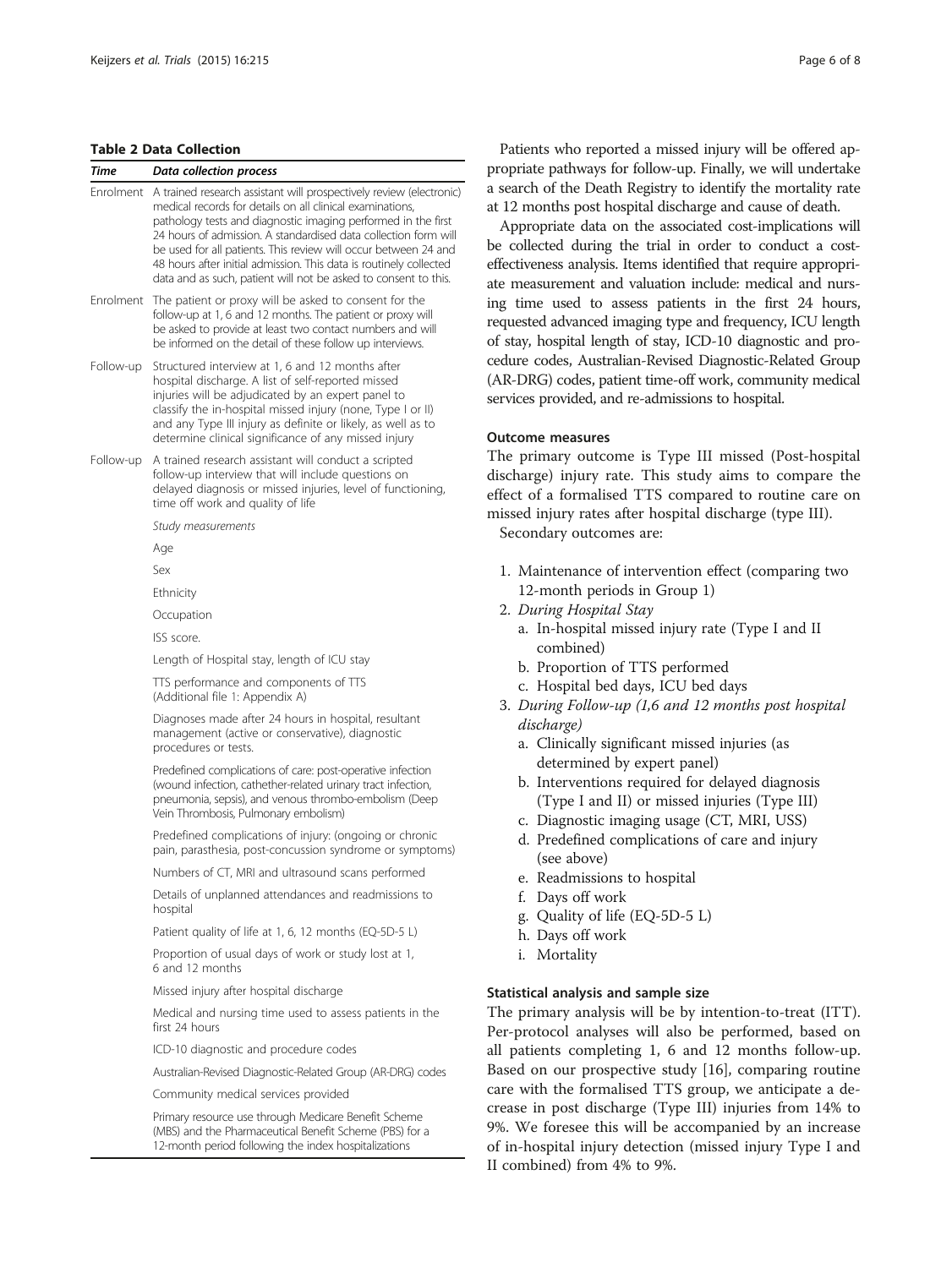The sample size for a cluster-randomized trial requires adjustment of the number of patients that a corresponding individually randomized trial would have needed. This is due to variation between the clusters, and results in a correction using the intra-cluster correlation coefficient (ICC) [\[21\]](#page-8-0). Using an alpha of 0.05 and a power of 0.80, a sample size of 638 patients per group, with 1 year follow-up completed, would be required if individually randomised. Our previous study [\[17](#page-8-0)] achieved a telephone follow-up rate of 40% at 6 months. Extrapolating a similar conservative follow-up rate at 12 months, a total of 3,190 patients will be required (1,595 for each cohort) to answer the primary hypothesis. To separately answer a before-and-after comparison in Group 2 hospitals a similar sample is required. This results in a sample of 6,380 patients, with complete 1-year follow-up in at least 2,552. Since approximately 0.4% [\[22](#page-8-0)] of all ED presentations consist of multi-trauma patients, approximately 1,600,000 ED presentations will be required. For an approximate 24-month recruitment period, this equates to 16 hospitals that have an average annual census of 50,000 presentations. Based on this sample size, the maximum ICC that can be present before the power of the study is reduced below 80% is dependent on cluster size and numbers and presented in Table 3.

This calculation is consistent with a previous study specifically examining the ICC in trauma receiving hospitals. ICC varied depending on outcome, but the average ICC for blunt trauma the ICC was 0.01 [[23\]](#page-8-0). Assuming an average cluster size of 250 patients, this would mean a total of 3,440 patients would require recruitment (approximately 14 clusters) for the primary hypothesis.

The study is adequately powered for the primary hypothesis, and for several secondary outcomes, such as pre- and post-comparison in Group 2, but not for the

Table 3 Approximate maximum intra-class correlation (ICC) for various cluster sizes and number of intervention hospitals to answer primary hypothesis

| Number of intervention<br>(and control) hospitals | Average size<br>of cluster | Maximum ICC to have<br>80% power to detect<br>5% difference |
|---------------------------------------------------|----------------------------|-------------------------------------------------------------|
| 8                                                 | 400                        | 0.01                                                        |
| 15                                                | 400                        | 0.02                                                        |
| 21                                                | 400                        | 0.03                                                        |
| 9                                                 | 300                        | 0.01                                                        |
| 15                                                | 300                        | 0.02                                                        |
| 22                                                | 300                        | 0.03                                                        |
| 10                                                | 200                        | 0.01                                                        |
| 16                                                | 200                        | 0.02                                                        |
| 23                                                | 200                        | 0.03                                                        |

pre- and post- comparison in Group 1, measuring maintenance of the intervention effect.

De-identified data will be analysed using SPSS v20.0 software (SPPS Inc, Chicago, IL, USA). For continuous variables, we will use an independent t-test and chi-square test will be used to compare differences in proportions. All results will be presented with 95% confidence intervals.

Health economic analyses will include a within trial incremental cost-effectiveness evaluation of formal TTS versus standard care. The outcome measure, incremental cost-effectiveness ratio, directly compares the difference in costs between the formal TTS and standard care with the difference in health related quality of life. Healthrelated quality of life will be measured in quality adjusted life years (QALYs) derived from changes in EQ-5D-5 L measured at multiple time points. A costeffective threshold of \$AUD 50,000 per QALY will be used to determine whether the intervention was costeffective and a cost-effectiveness acceptability analysis will be conducted using a range of threshold values from \$20,000 to \$100,000. A 95% confidence interval around the incremental cost-effectiveness ratio will be estimated using bias-adjusted bootstrapping. In addition, sensitivity analyses and sub-group analyses will be conducted to identify the parameters and patient characteristics that affect the likelihood of the intervention being costeffective. A P value of 0.05 or less will be deemed statistically significant.

#### Blinding and choice of outcomes

Blinding the treating staff to the intervention is challenging, but the patient will be blinded since all patients will be receiving a standard care variation (routine versus routine plus formalised TTS) and will not be informed of the specific intervention. However, relatively objective endpoints will be adjudicated by a blinded expert panel and a prospective randomised open-label, blinded end-point (PROBE) methodology can be used [[24](#page-8-0)] and has the advantage that procedures resemble real-world practice and are thus more likely to be broadly generalisable [[25,26](#page-8-0)].

#### **Discussion**

#### Outcomes and significance

Missed injury in trauma is a common condition in young adults, with potential to lead to prolonged morbidity. The findings of this study may alter the delivery of international trauma care. If formal TTS is (cost-) effective this intervention should be implemented widely, inform guidelines and change practice. If not, where already partly implemented, it should be abandoned. Study findings will be disseminated widely to relevant clinicians and health funders.